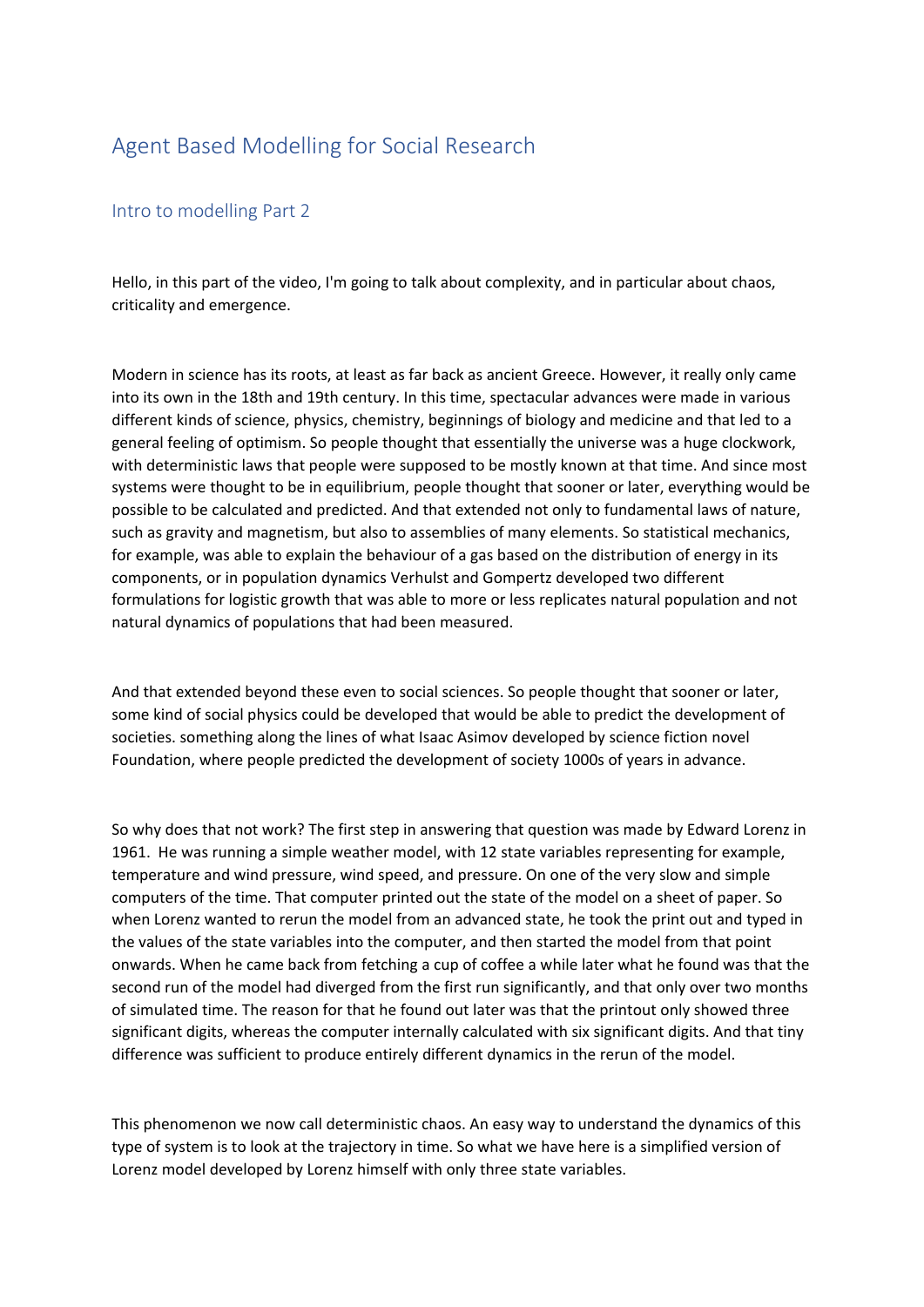Each state of the system is defined by three numbers, so one number for each state variable, that means we can display the current state of the system as a point in three dimensional space, as you can see here, if we then run the model, and let the state develop over time and continue plotting the state continuously, what we get is lines in three dimensional space that represent the development of the state of a time that's called a trajectory. If the trajectory of the state of the model stays within a bounded area, that's called an attractor, so that's part of the state space that the model will will develop to evolve towards in all cases. What we see in chaotic systems is that the attractor tends to have a more or less complicated shape with different areas that this trajectory can stay in. So in this case, what we can see is that there are two loops and the track, the state's state of the system can circle around each of these loops, or it can switch between those two loops, we can see that better now. Dynamic representation.

So as you can see, is that the state loops around one of these areas but occasionally it jumps from one of the areas to the other. And in this transition point here, where the state can switch between the two different parts of the attractor, very, very small differences in the current state determine whether it switches or not. As Lorenz said, chaos means that the present determines the future, but the approximate present does not approximately determine the future. And as it turns out in the following years, many, many systems in nature actually show this type of behaviour. I just give a few examples here, weather the prototypical example of course, has chaotic properties in many cases, which means that we can, we can show general patterns that reoccur and we can also predict weather in the short term, but our predictions very quickly become very, very inaccurate.

Simple mechanical systems can be chaotic. If we built a pendulum out of two connected rods, then we can see chaotic behaviour, you can see the trajectory over here.

And even the paradigmatic example of predictability, the movement of planets around the Sun turns out to be chaotic, actually. So we can predict the movement in the timespan of 100, or 1000, or even 1000000 years. But after a few million years, we enter the realm of chaos and we are unable to predict anything beyond that point.

Finally, final example, population dynamics, as we saw before, in the 19th century, people who were convinced that this was one of the nice and predictable phenomena in nature, but it turns out if we look properly, population dynamics can be chaotic and very chaotic. And this is not just a theoretical result, these have been found in nature actually, these chaotic dynamics.

So to sum up, a system is chaotic when it shows huge sensitivity to initial conditions, at least in some parts of its behaviour. This can occur even in very simple systems. And many systems in nature actually are chaotic. So this is not a rare occurrence. And that essentially means that for these systems, even if we have extremely exact measurements of the current state, the behaviour in the future, very quickly becomes unpredictable.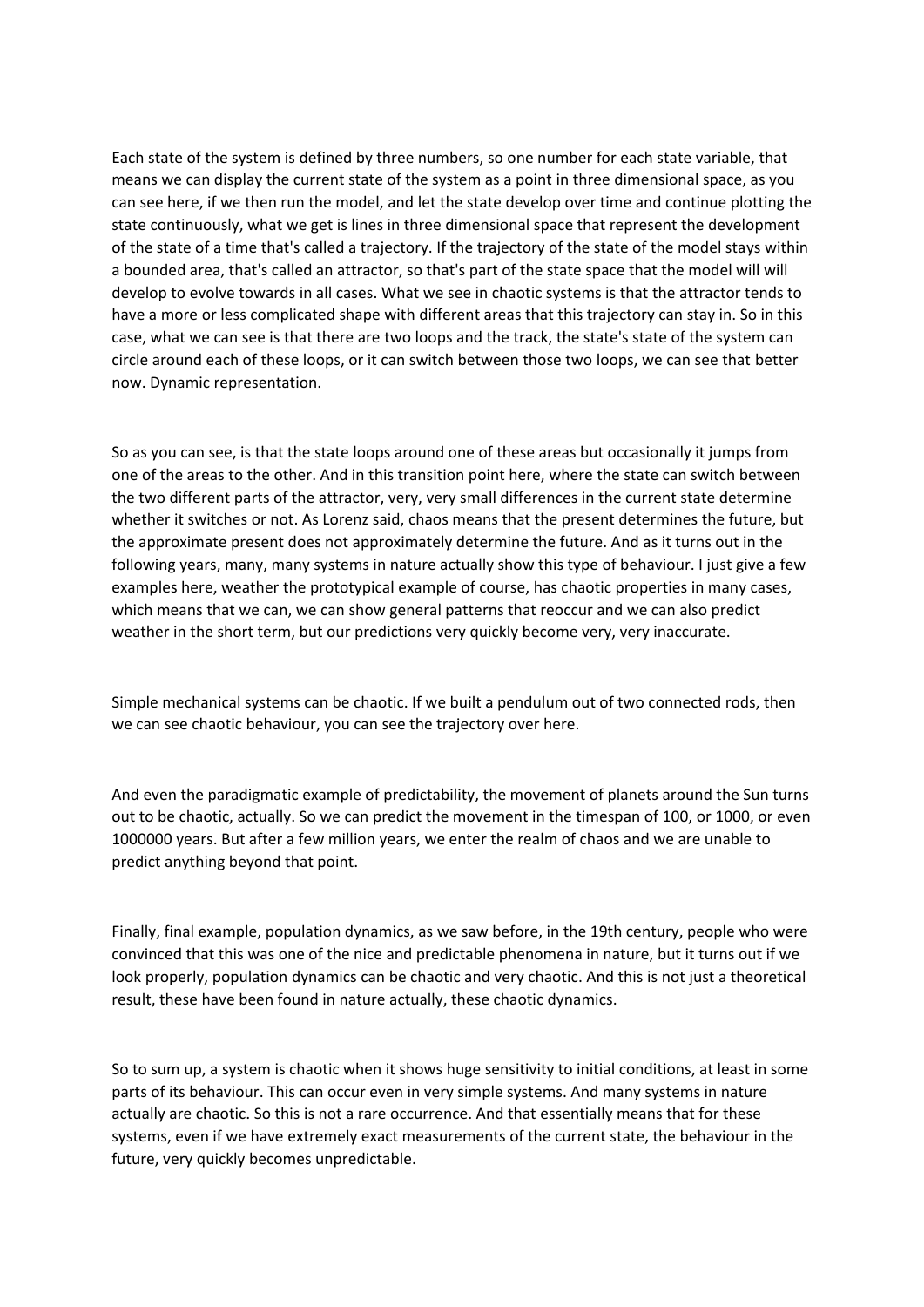The next thing I'm going to talk about is criticality. Now I've taken this figure from a neuroscience publication, you will see how that's relevant in a minute. So, look at the top left of this figure, you have a pile of sand and somebody sprinkling additional sand onto it. What will happen is that this pile of sand becomes steeper and steeper, until at some point, it loses stability, and you'll get an avalanche of sand running down the side. For our purposes, the interesting thing about this behaviour is that it is impossible to predict when this avalanche will occur. When sprinkling sand on top of the pile, we might get an avalanche at any minute. We don't know when.

If we look at the distribution of avalanches of a time, however, we see clear patterns emerge. So this is a plot of the distribution. So what we see is that there are very many small avalanches and very few large ones. Similarly, there are many short time periods between avalanches, very few large ones. This type of relationship is called a power law and it's kind of ubiquitous in nature in many different contexts.

The connection to neuroscience by the way, is that if we look at cascades of neural activity of a specific kind in a rat brain, we get very, very similar patterns. This type of behaviour it's called self organised criticality. Criticality, because the system enters a region of criticality where it all of a sudden changes state to different behaviour. So in this case, the sand flowing down the side, and self organised because the system does so on its own. So you don't have to tune the system in any specific way, it essentially develops towards the critical point on its own.

And this type of behaviour is interesting and relevant for our purposes. For two reasons, the first one is it makes systems very unpredictable. The second one is that it means that systems developed towards non equilibrium state on their own. As with chaos, when people started looking for it, it turns out that half criticality, self organised criticality is quite common in nature. Classical example our earthquakes so we have tension building up between tectonic plates that get released, that gets released in an earthquake and magnitude as well as timing of earthquakes is essentially an unpredictable, we can find general patterns but when the next earthquake will occur, and how bad it will be. It's very difficult to foresee.

Solar flares show self organised criticality. Climate change has some properties of self organised criticality to it. So there are parts of the system that might flip suddenly, to a different state.

To sum up, self organised criticality means that systems can spontaneously flip from one state to a different one. Many systems in nature exist, that are far from equilibrium and in this state of criticality, and importantly, they will develop towards that criticality on their own without us influencing them. And for systems with self organised criticality, it is difficult or impossible to predict when the phase transition will occur and how it will look like.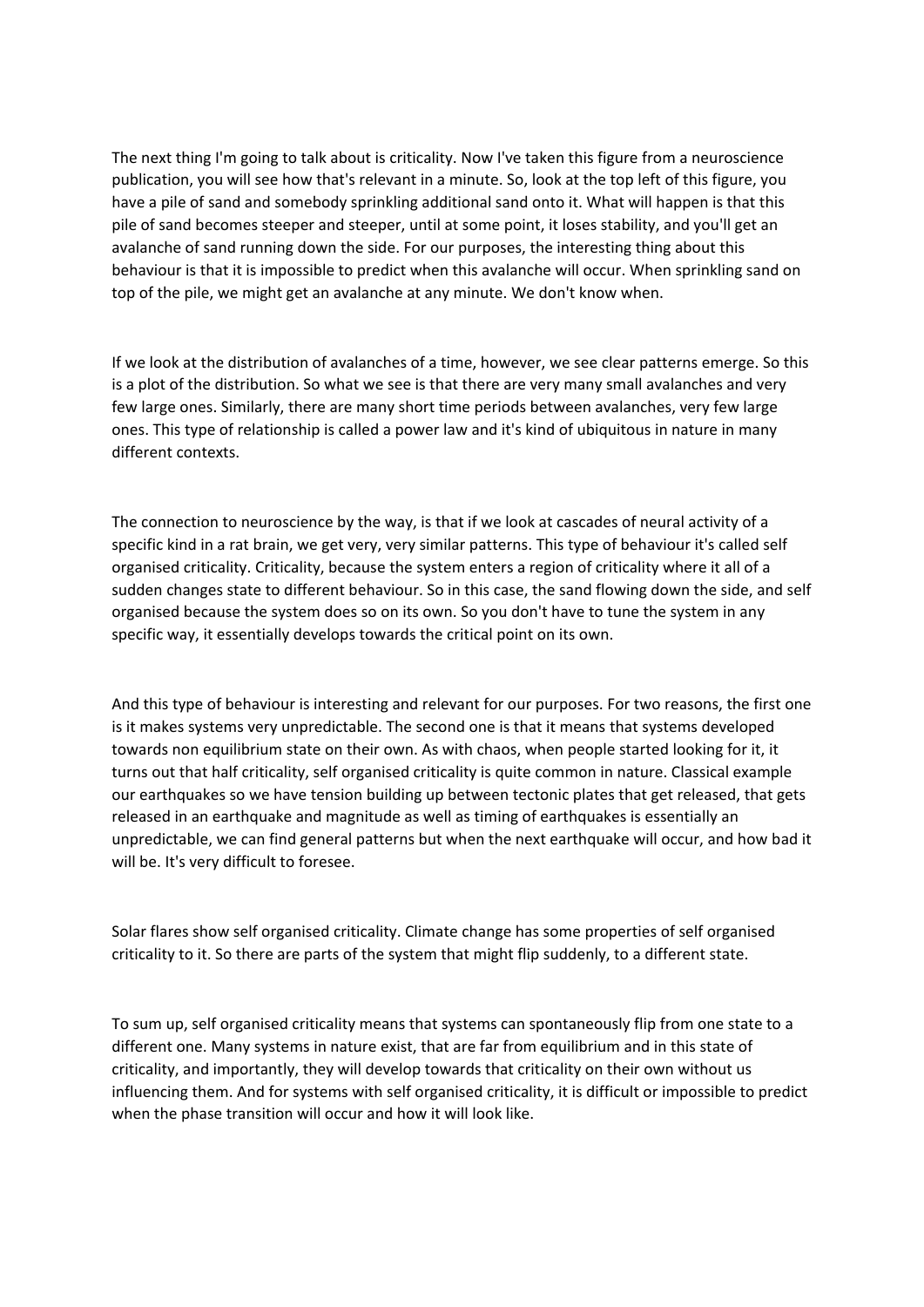The next type of dynamics I want to talk about is emergence. If we look at these different types of animals, what you can see is that they have, they have a very striking type of coloration in common. So they're all patterns rather conspicuously? How does it come about?

It turns out, it's actually pretty simple. Alan Turing developed a model in 1952, where he took two substances, an activator, that activates itself, as well as the other substance, the inhibitor, and the inhibitor inhibits the production of the activator. So we have substance A, that produces or activates A and B, and we have substance B that only inhibits substance A. If these two substances diffuse with different speeds in the medium, we get patterns. That's essentially all there is to it. This is the type of patterns that get the we get out of this type of system, we can then modify them a bit with gradients and things like that, you know, to get stripes, and you can extend the system in various kinds of ways to get more complicated patterns. But the basic structure remains the same, the basic idea.

So what's important about that? First of all, what we see is that we have a very simple model that can explain many biological patterns. But second of all, more importantly, we have a homogeneous system. So we have a system without any patterns in it and consisting only of identical elements, that spontaneously generates structure. And that is called emergence, this type of phenomenon. It turns out that this type of behaviour is also very common.

In biology, the basic tearing patterns actually occur not only in colouring, but many aspects of morphogenesis are based on similar mechanisms. If we look at bird swarms, for example, what we have is very conspicuous macroscopic patterns of bird swarms aggregating and moving collectively. However, the laws that produce this behaviour are really simple and only happen on the basis, on the level of individuals. So we need basically three mechanisms to produce a swarm, we need cohesion, where individuals move towards the densest area of the swarm separation where individuals attempt to maintain the minimum distance between themselves and their neighbours and alignment where individuals try to move roughly in the same direction as the neighbours if we have this, this rule, these three mechanisms. I'm paired up with some some cut off thresholds for distance, we get beautiful swarms.

Ripples and sand are an emergent property of the interaction between wind and sand cones, the underlying mechanism can be pretty complicated. There are many different kinds of ripples apparently, that can occur. But the fact remains that we have a homogeneous state at the beginning, so a flat expanse of sand, and just minute variances in grains, highs and number of grains can lead to the emergence of these ripples.

Traffic jams, another classical example of emergence. And the way that works is that you have, in principle, identical cars and drivers. But there are small random fluctuations, which means that if traffic is dense enough, at some point, somebody would have to break the person behind that person. If the distances are small enough between cars, which is given if the traffic is dense, we have to break as well. But there's a small delay because people react not instantly, which means that the